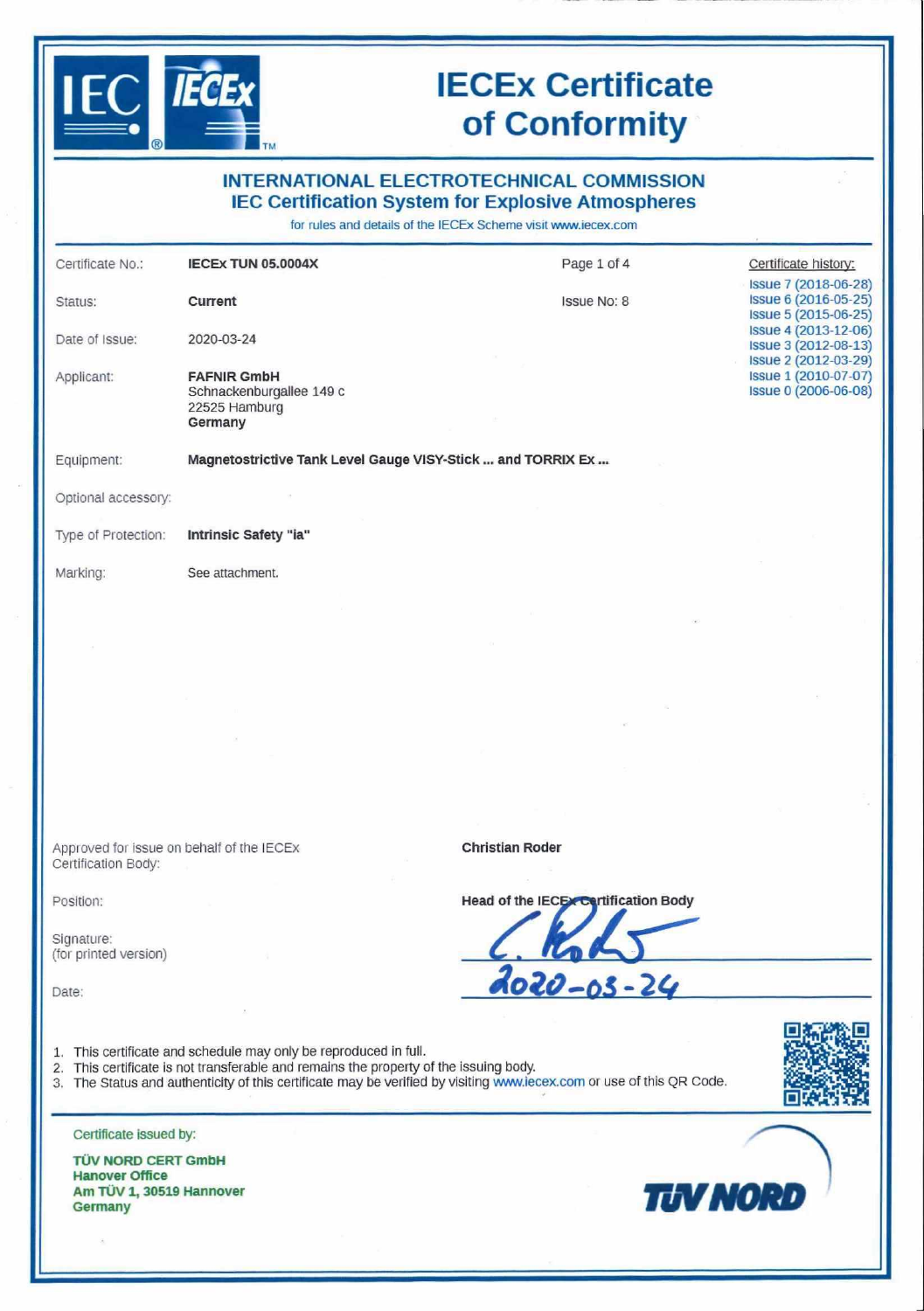

# IECEx Certificate of Conformity

| Certificate No.:                                            | <b>IECEX TUN 05.0004X</b>                                                                                                                                                                                                                                                                                                                                                                                                                                                                                | Page 2 of 4        |
|-------------------------------------------------------------|----------------------------------------------------------------------------------------------------------------------------------------------------------------------------------------------------------------------------------------------------------------------------------------------------------------------------------------------------------------------------------------------------------------------------------------------------------------------------------------------------------|--------------------|
| Date of issue:                                              | 2020-03-24                                                                                                                                                                                                                                                                                                                                                                                                                                                                                               | <b>Issue No: 8</b> |
| Manufacturer:                                               | <b>FAFNIR GmbH</b><br>Schnackenburgallee 149 c<br>22525 Hamburg<br>Germany                                                                                                                                                                                                                                                                                                                                                                                                                               |                    |
| Additional<br>manufacturing<br>locations:                   |                                                                                                                                                                                                                                                                                                                                                                                                                                                                                                          |                    |
|                                                             | This certificate is issued as verification that a sample(s), representative of production, was assessed and tested and found to comply with<br>the IEC Standard list below and that the manufacturer's quality system, relating to the Ex products covered by this certificate, was<br>assessed and found to comply with the IECEx Quality system requirements. This certificate is granted subject to the conditions as set out in<br>IECEx Scheme Rules, IECEx 02 and Operational Documents as amended |                    |
| <b>STANDARDS:</b><br>to comply with the following standards | The equipment and any acceptable variations to it specified in the schedule of this certificate and the identified documents, was found                                                                                                                                                                                                                                                                                                                                                                  |                    |
| IEC 60079-0:2017<br>Edition: 7.0                            | Explosive atmospheres - Part 0: Equipment - General requirements                                                                                                                                                                                                                                                                                                                                                                                                                                         |                    |
| IEC 60079-11:2011<br>Edition:6.0                            | Explosive atmospheres - Part 11: Equipment protection by intrinsic safety "i"                                                                                                                                                                                                                                                                                                                                                                                                                            |                    |
| <b>IEC</b><br>60079-26:2014-10<br>Edition: 3.0              | Explosive atmospheres - Part 26: Equipment with Equipment Protection Level (EPL) Ga                                                                                                                                                                                                                                                                                                                                                                                                                      |                    |
|                                                             | This Certificate <b>does not</b> indicate compliance with safety and performance requirements<br>other than those expressly included in the Standards listed above.                                                                                                                                                                                                                                                                                                                                      |                    |
| <b>TEST &amp; ASSESSMENT REPORTS:</b>                       | A sample(s) of the equipment listed has successfully met the examination and test requirements as recorded in:                                                                                                                                                                                                                                                                                                                                                                                           |                    |
| Test Report:                                                |                                                                                                                                                                                                                                                                                                                                                                                                                                                                                                          |                    |
| DE/TUN/ExTR10.0006/07                                       |                                                                                                                                                                                                                                                                                                                                                                                                                                                                                                          |                    |

Quality Assessment Report:

[DE/TUN/QAR06.0013/07](https://www.iecex-certs.com/deliverables/REPORT/43511/view)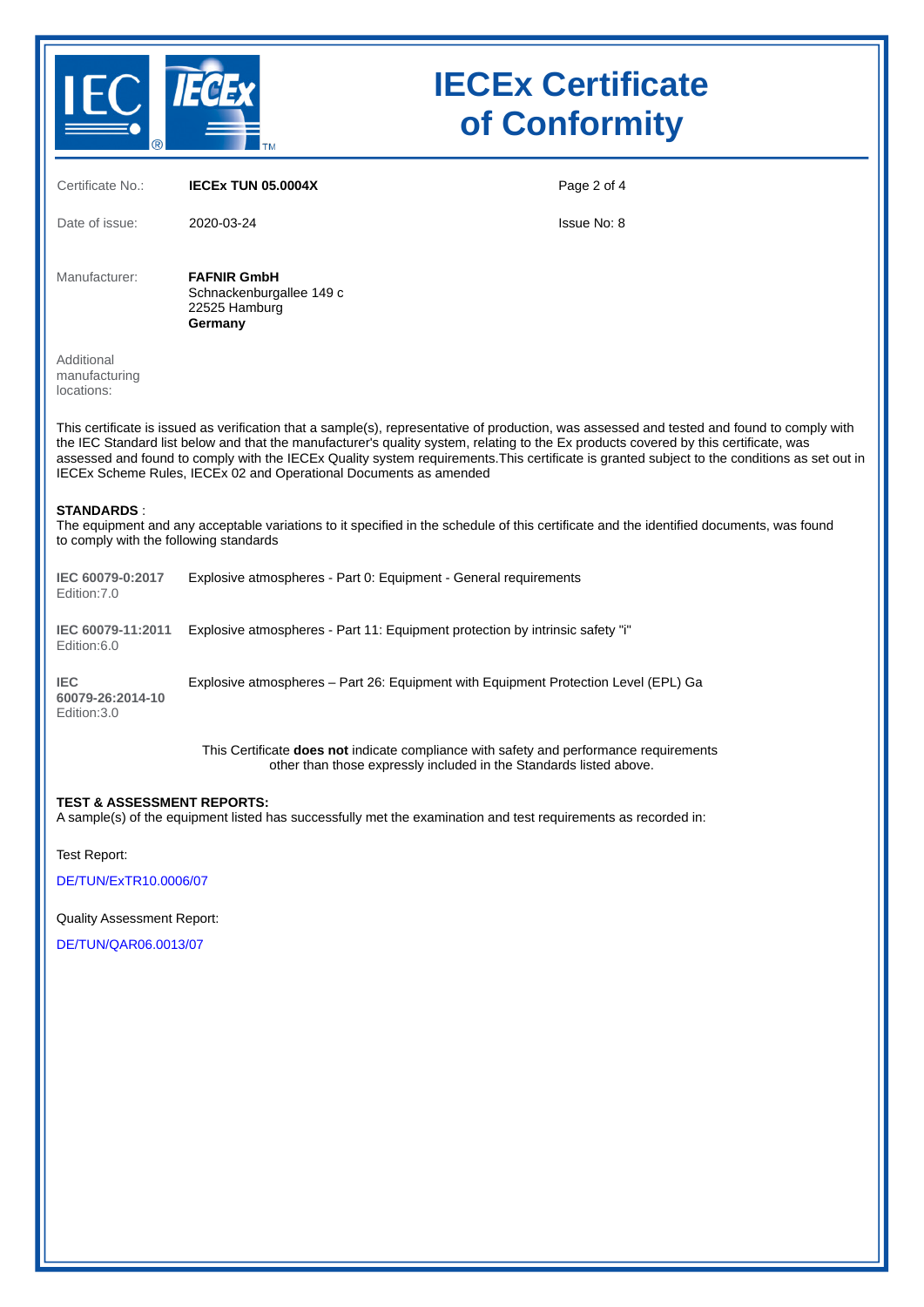

## IECEx Certificate of Conformity

Certificate No.: **IECEx TUN 05.0004X** 

Page 3 of 4

Date of issue: 2020-03-24

Issue No: 8

#### EQUIPMENT:

Equipment and systems covered by this Certificate are as follows:

The Magnetostrictive Tank Level Gauge VISY-Stick ... and TORRIX Ex ... are used for the detection of filling levels in hazardous explosive areas.

See attachment for further details.

#### SPECIFIC CONDITIONS OF USE: YES as shown below:

When using Titanium Floats or Sump Environmental Sensors, the risk of ignition due to impact or friction shall be avoided.

When using plastic floats, there is a danger of ignition due to electrostatic discharge.

The manufacturer's operating instructions must be observed.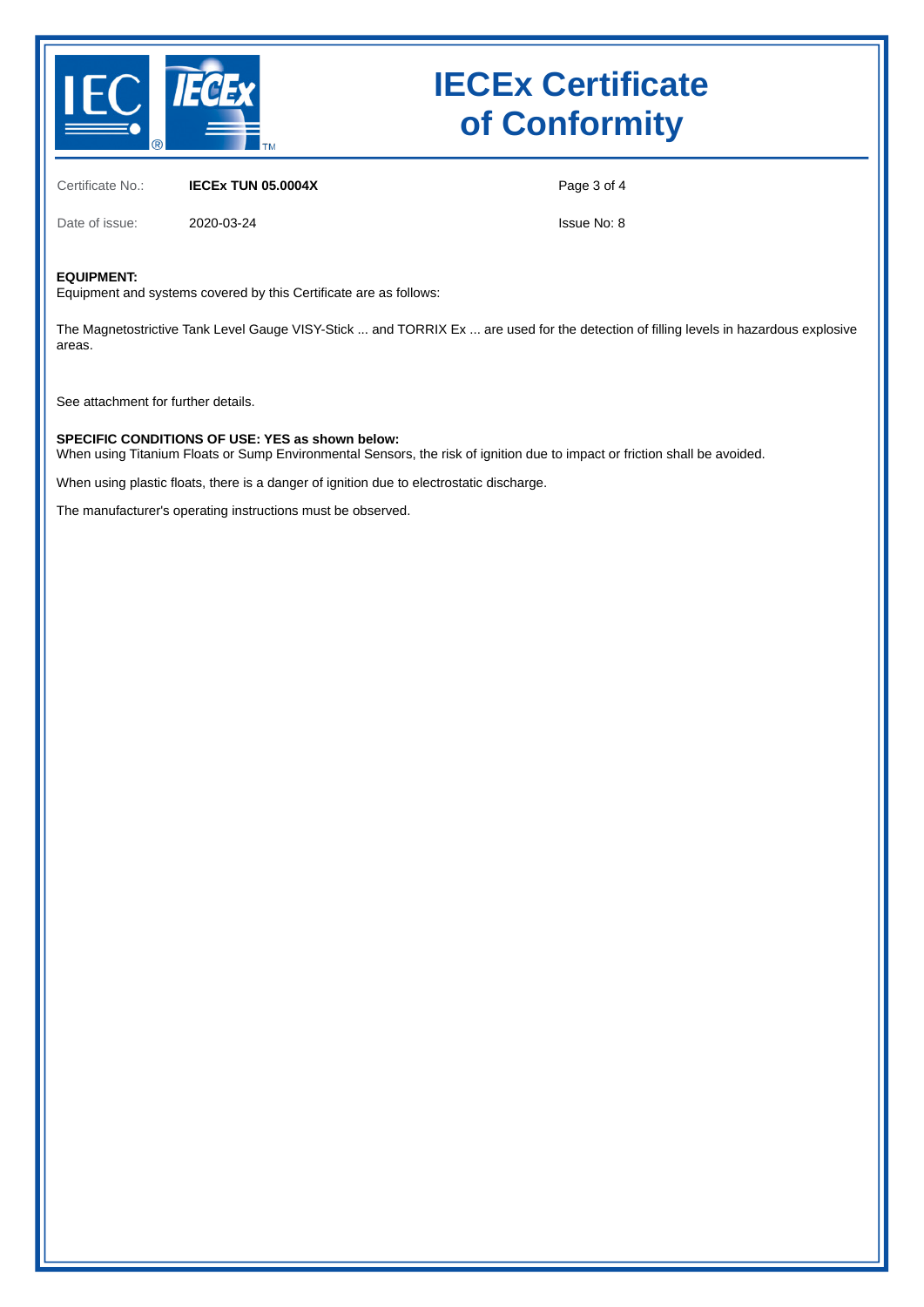

## IECEx Certificate of Conformity

Certificate No.: **IECEx TUN 05.0004X** 

Page 4 of 4

Date of issue: 2020-03-24

Issue No: 8

#### DETAILS OF CERTIFICATE CHANGES (for issues 1 and above)

The changes affect the internal structure as well as the change of temperature classes. Furthermore, the equipment was assessed according to the latest standards.

Annex:

[Attachment to IECEx TUN 05.0004X Issue 8\\_1.pdf](https://www.iecex-certs.com/deliverables/CERT/45113/view)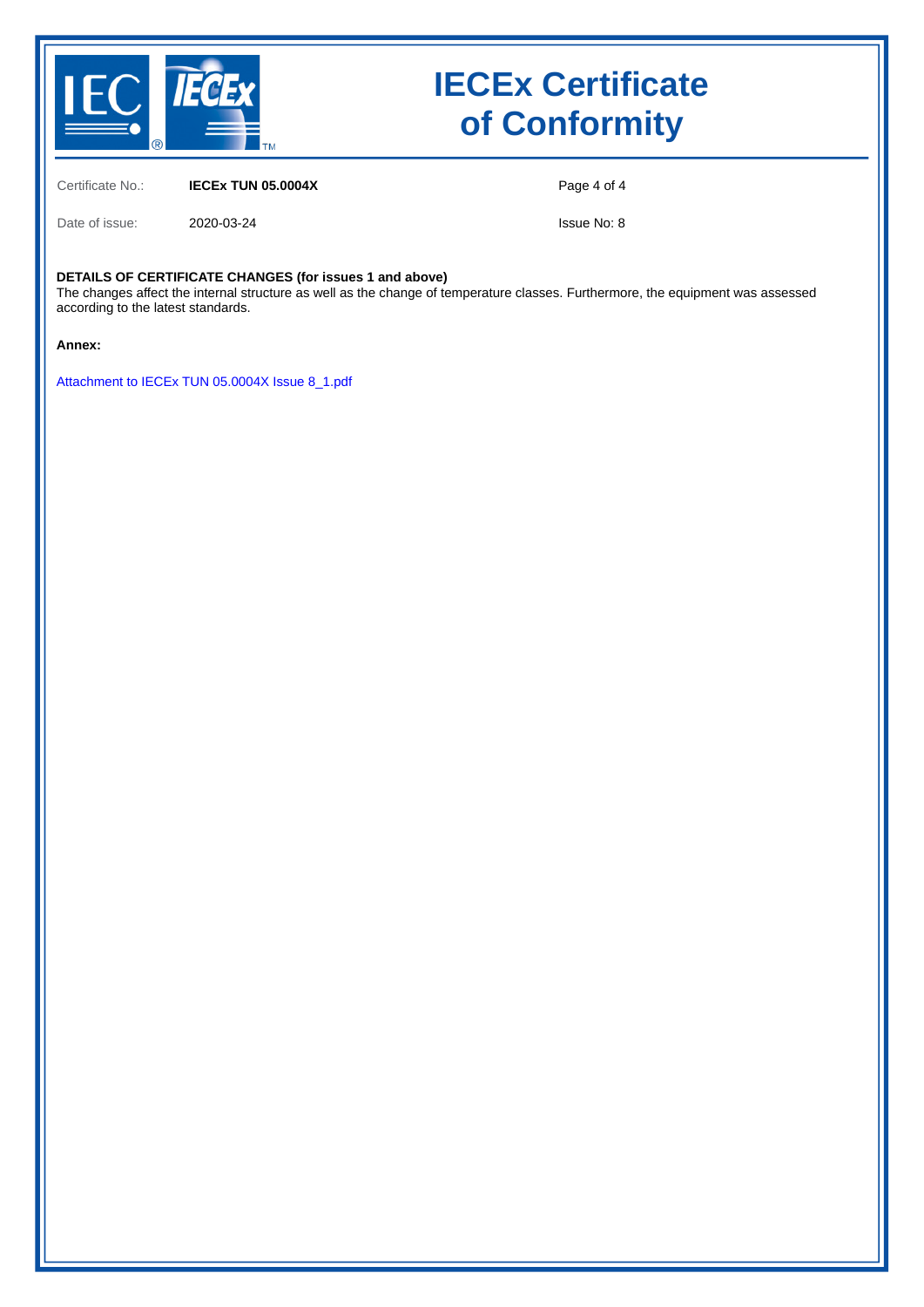

## **Page 1 of 5 Attachment to IECEx TUN 05.0004X Issue 8**

#### **Marking**

TORRIX Ex …: Ex ia IIC T6...T4 Ga resp. Ex ia IIC T6...T4 Ga/Gb resp. Ex ia IIC T6...T4 Gb resp. Ex ia IIIC T160 °C Da TORRIX Ex …-A, TORRIX Ex … Flex and TORRIX Ex … PL: Ex ia IIB T6...T4 Ga resp. Ex ia IIB T6...T4 Ga/Gb resp. Ex ia IIB T6...T4 Gb resp. Ex ia IIIC T160 °C Da TORRIX Ex SC…, VISY-Stick … and VISY-Stick (Flex) Temp …: Ex ia IIC T6...5 Ga resp. Ex ia IIC T6...T4 Ga/Gb resp. Ex ia IIC T6...T4 Gb resp. Ex ia IIIC T135 °C Da TORRIX Ex SC…-A, TORRIX Ex SC… Flex, TORRIX Ex SC… PL and VISY-Stick Advanced …, VISY-Stick … Flex …: Ex ia IIB T6...T5 Ga resp. Ex ia IIB T6...T4 Ga/Gb resp. Ex ia IIB T6...T4 Gb resp. Ex ia IIIC T135 °C Da TORRIX Ex C…, TORRIX Ex RS485…, TORRIX Ex TAG…, VISY-Stick … RS485 and VISY-Stick (Flex) Temp RS485: Ex ia IIC T6...T4 Ga resp. Ex ia IIC T6...T4 Ga/Gb resp. Ex ia IIC T6...T4 Gb resp. Ex ia IIIC T125 °C Da TORRIX Ex C…-A, TORRIX Ex C… Flex, TORRIX Ex C… PL, TORRIX Ex RS485…-A, TORRIX Ex RS485… Flex, TORRIX Ex RS485… PL, TORRIX Ex TAG…-A, TORRIX Ex TAG… Flex, TORRIX Ex TAG… PL, VISY-Stick Advanced … RS485, VISY-Stick … Flex … RS485: Ex ia IIB T6...T4 Ga resp. Ex ia IIB T6...T4 Ga/Gb resp. Ex ia IIB T6...T4 Gb resp. Ex ia IIIC T125 °C Da VISY-Stick … TLS and VISY-Stick (Flex) Temp TLS: Ex ia IIC T4 Ga resp. Ex ia IIC T4...T3 Ga/Gb resp. Ex ia IIC T4...T3 Gb resp. Ex ia IIIC T195 °C Da VISY-Stick Advanced … TLS and VISY-Stick … Flex … TLS: Ex ia IIB T4 Ga resp. Ex ia IIB T4...T3 Ga/Gb resp. Ex ia IIB T4...T3 Gb resp. Ex ia IIIC T195 °C Da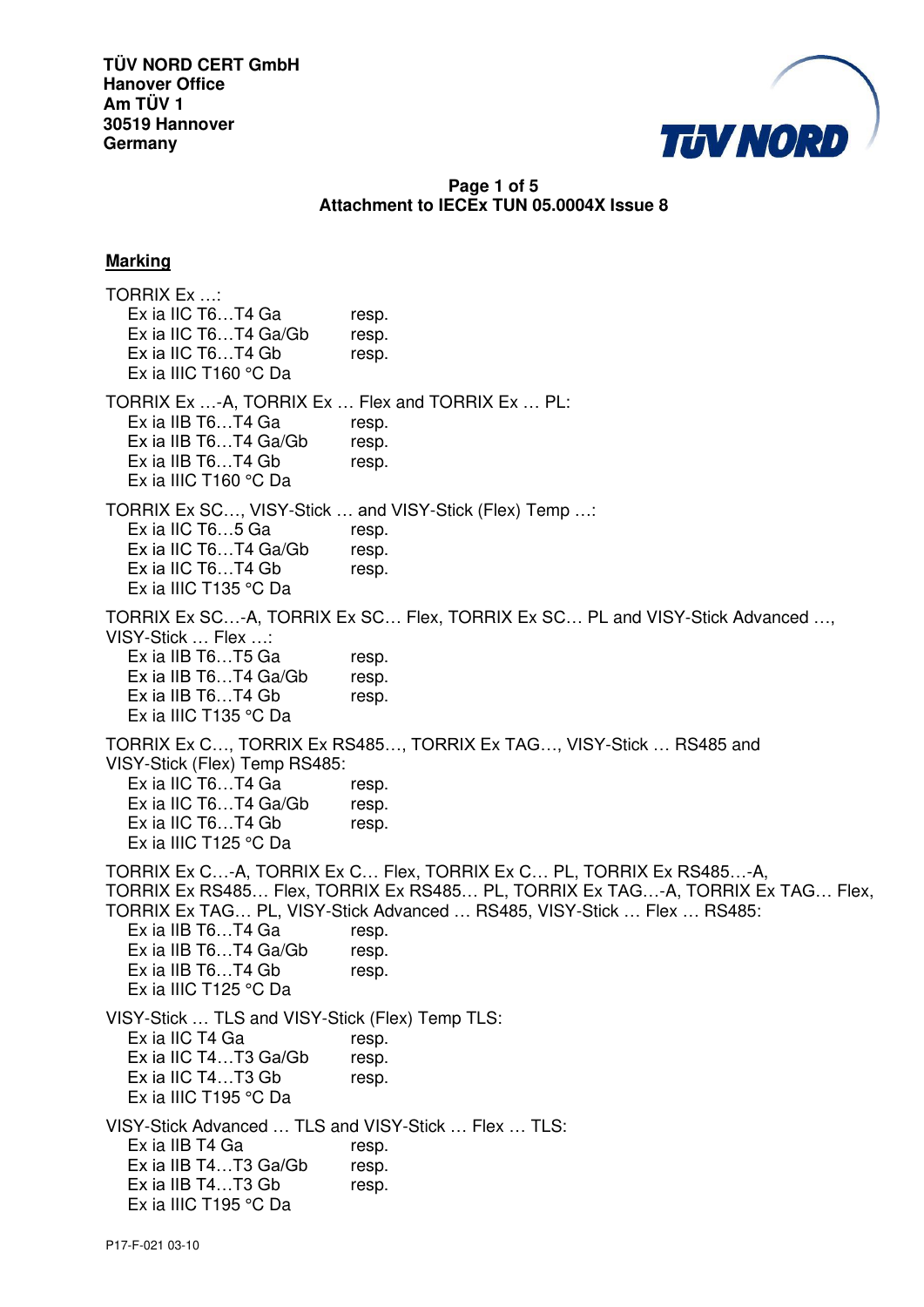

## **Page 2 of 5 Attachment to IECEx TUN 05.0004X Issue 8**

### **Temperatures**

The permissible ambient temperature ranges as well as the medium temperature ranges in dependence of the temperature class have to be taken from the following tables:

#### **Use as EPL Ga apparatus**

## **VISY-Stick** *… and TORRIX* **Ex** *SC…*

| Temperature class | Ambient and Medium temperature range |
|-------------------|--------------------------------------|
| Т6                | $-20$ °C to $+50$ °C                 |
| T5 to T1          | $-20$ °C to $+60$ °C                 |

#### **VISY-Stick** *…* **RS485 and TORRIX Ex** *…*

| Temperature class | Ambient and Medium temperature range |  |
|-------------------|--------------------------------------|--|
| Т6                | $I_i$ ≤ 100 mA: -20 °C to +40 °C     |  |
|                   | $I_i$ ≤ 200 mA: -20 °C to +25 °C     |  |
| Т5                | $I_i$ ≤ 100 mA: -20 °C to +55 °C     |  |
|                   | $I_i$ ≤ 200 mA: -20 °C to +40 °C     |  |
| T4 to T1          | $-20$ °C to $+60$ °C                 |  |

The process pressure of the media has to be from 0.8 bar to 1.1 bar when potentially explosive mist air mixtures exist. If no potential explosive mixtures exist, the device may also be operated outside of this stated range according to the specification of the manufacturer.

#### **Use as EPL Ga/Gb apparatus**

#### **VISY-Stick** *… and TORRIX* **Ex** *SC…*

| Temperature class | Ambient temperature range | Medium temperature range |
|-------------------|---------------------------|--------------------------|
|                   | -40 °C to +50 °C          | $-20$ °C to $+50$ °C     |
| T5                | -40 °C to +65 °C          | $-20$ °C to $+60$ °C     |
| T4 to T1          | -40 °C to +85 °C          | $-20$ °C to $+60$ °C     |

#### **VISY-Stick** *…* **RS485 and TORRIX Ex** *…*

| Temperature class | Ambient temperature range                                           | Medium temperature range                                            |
|-------------------|---------------------------------------------------------------------|---------------------------------------------------------------------|
| Τ6                |                                                                     | $I_i$ ≤ 100 mA: -40 °C to +40 °C   $I_i$ ≤ 100 mA: -20 °C to +40 °C |
|                   |                                                                     | $I_i$ ≤ 200 mA: -40 °C to +25 °C   $I_i$ ≤ 200 mA: -20 °C to +25 °C |
| Τ5                | $I_i$ ≤ 100 mA: -40 °C to +55 °C   $I_i$ ≤ 100 mA: -20 °C to +55 °C |                                                                     |
|                   |                                                                     | $I_i$ ≤ 200 mA: -40 °C to +40 °C   $I_i$ ≤ 200 mA: -20 °C to +40 °C |
| T4 to T1          | $I_i$ ≤ 100 mA: -40 °C to +85 °C                                    | $-20$ °C to $+60$ °C                                                |
|                   | $I_i$ ≤ 200 mA: -40 °C to +70 °C                                    |                                                                     |

#### **VISY-Stick** *…* **TLS**

| Temperature class | Ambient temperature range | Medium temperature range         |
|-------------------|---------------------------|----------------------------------|
|                   | -40 °C to +75 °C          | $\cdot$ -20 °C to +60 °C         |
| T3 to T1          | -40 °C to +85 °C          | $\cdot$ -20 °C to +60 °C $\cdot$ |

The process pressure of the media has to be from 0.8 bar to 1.1 bar when potentially explosive mist air mixtures exist. If no potential explosive mixtures exist, the device may also be operated outside of this stated range according to the specification of the manufacturer.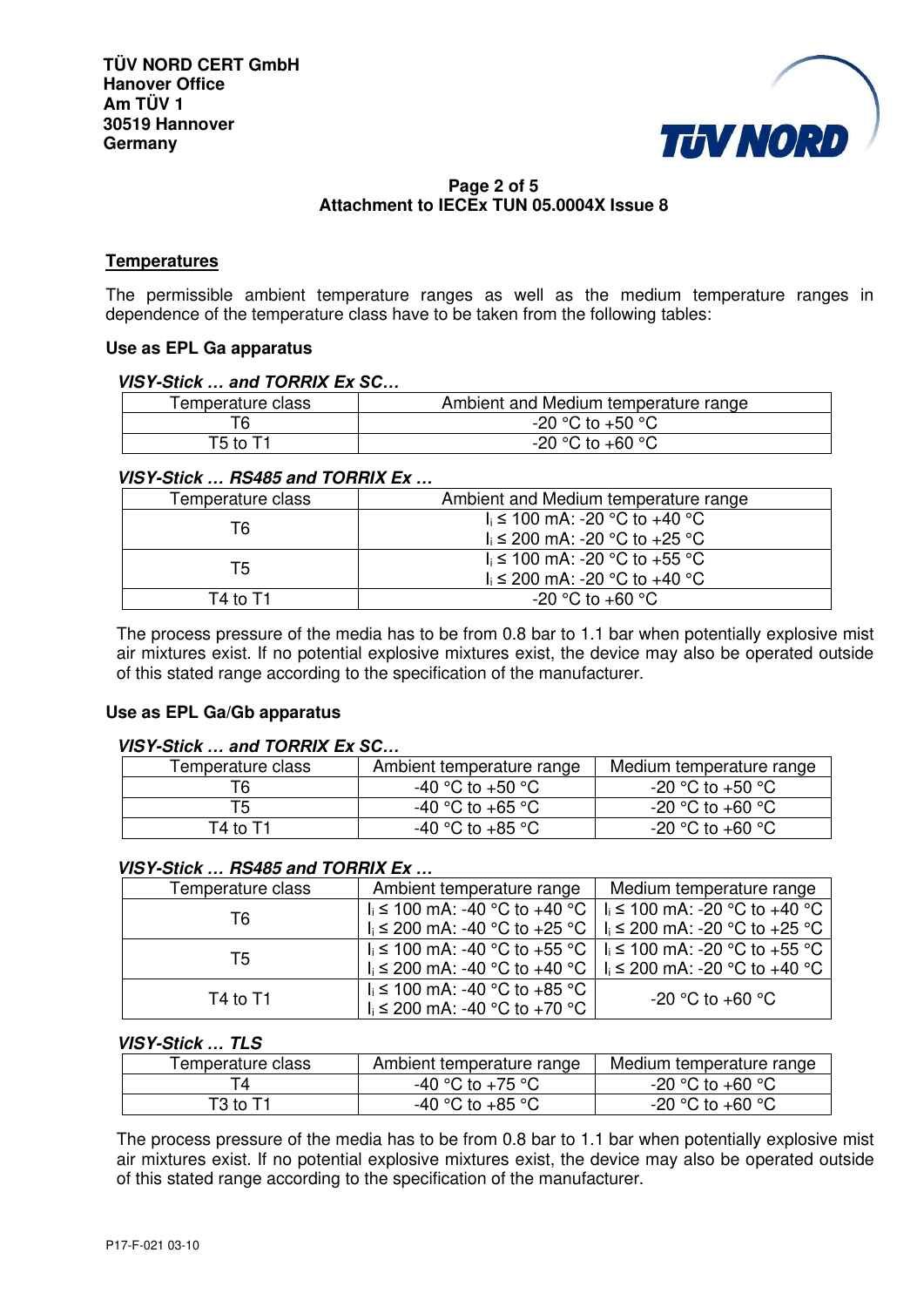

## **Page 3 of 5 Attachment to IECEx TUN 05.0004X Issue 8**

## **Use as EPL Gb apparatus**

## **VISY-Stick** *… and TORRIX* **Ex** *SC…*

| Temperature class | Ambient temperature range | Medium temperature range              |
|-------------------|---------------------------|---------------------------------------|
| Т6                | -40 °C to +50 °C          | $-40$ °C to $+85$ °C                  |
| T5                | $-40$ °C to $+65$ °C      | -40 °C to +100 °C                     |
| T4                | -40 °C to +85 °C          | -40 °C to +135 °C                     |
| T3                | -40 °C to +85 °C          | -40 °C to +200 °C                     |
| Т2                | -40 °C to +85 °C          | -40 $^{\circ}$ C to +300 $^{\circ}$ C |
|                   | -40 °C to +85 °C          | -40 °C to +450 °C                     |

## **VISY-Stick** *…* **RS485 and TORRIX Ex** *…*

| Temperature class | Ambient temperature range                                            | Medium temperature range |
|-------------------|----------------------------------------------------------------------|--------------------------|
| T <sub>6</sub>    | $I_i$ ≤ 100 mA: -40 °C to +40 °C<br>$I_i$ ≤ 200 mA: -40 °C to +25 °C | $-40$ °C to $+85$ °C     |
| T5                | $I_i$ ≤ 100 mA: -40 °C to +55 °C<br>$I_i$ ≤ 200 mA: -40 °C to +40 °C | -40 °C to +100 °C        |
| T <sub>4</sub>    | $I_i$ ≤ 100 mA: -40 °C to +85 °C<br>$I_i$ ≤ 200 mA: -40 °C to +70 °C | -40 °C to +135 °C        |
| T <sub>3</sub>    | $I_i$ ≤ 100 mA: -40 °C to +85 °C<br>$I_i$ ≤ 200 mA: -40 °C to +70 °C | -40 °C to +200 °C        |
| T <sub>2</sub>    | $I_i$ ≤ 100 mA: -40 °C to +85 °C<br>$I_i$ ≤ 200 mA: -40 °C to +70 °C | -40 °C to +300 °C        |
| Τ1                | $I_i$ ≤ 100 mA: -40 °C to +85 °C<br>$I_i$ ≤ 200 mA: -40 °C to +70 °C | -40 °C to +450 °C        |

## **VISY-Stick** *…* **TLS**

| Temperature class | Ambient temperature range | Medium temperature range |
|-------------------|---------------------------|--------------------------|
|                   | -40 °C to +75 °C          | -40 °C to +135 °C.       |
| T3                | -40 °C to +85 °C          | -40 °C to +200 °C.       |
| Τ2                | -40 °C to +85 °C          | -40 °C to +300 °C.       |
|                   | -40 °C to +85 °C          | -40 °C to +450 °C        |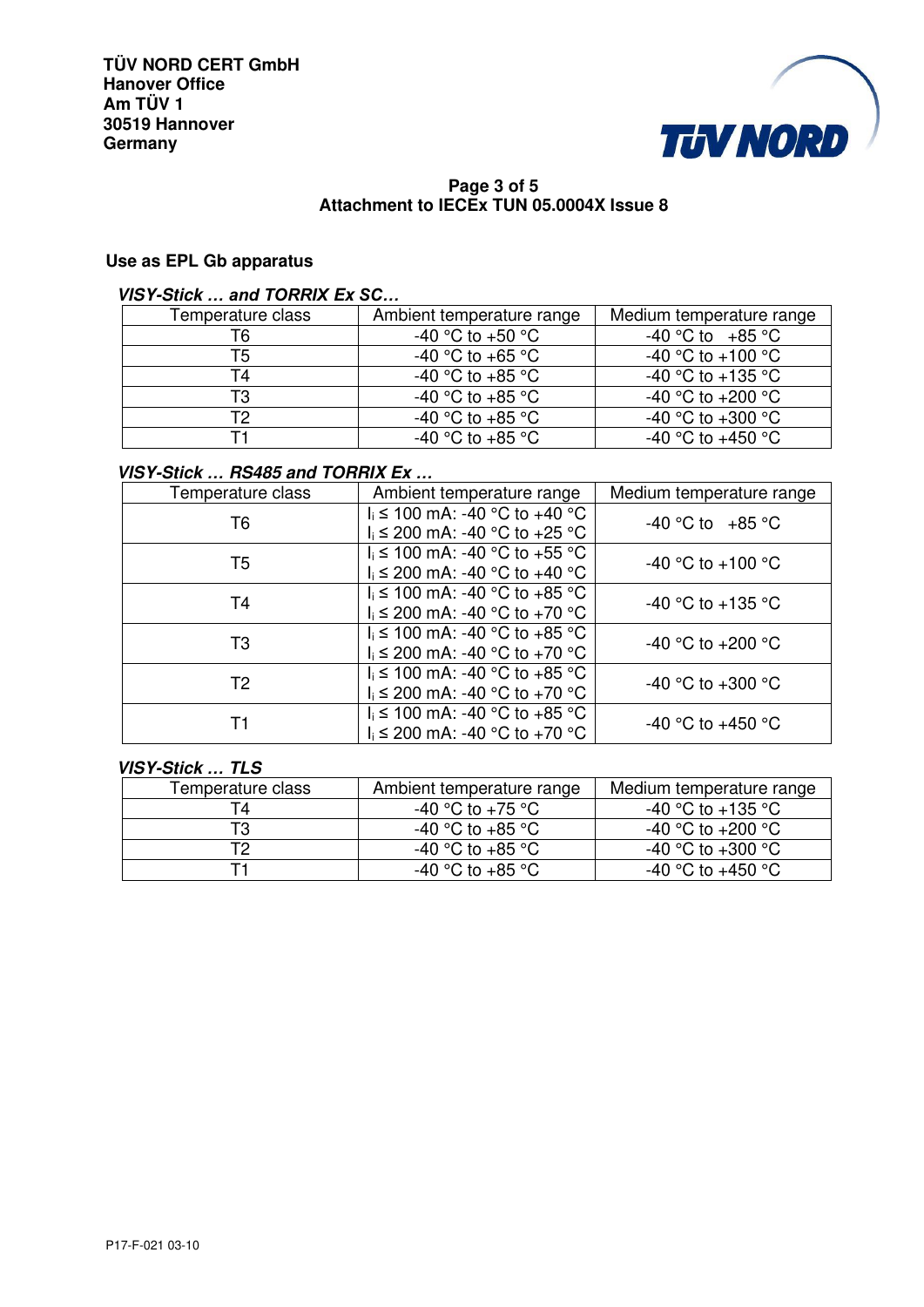

## **Page 4 of 5 Attachment to IECEx TUN 05.0004X Issue 8**

The permissible ambient temperature ranges in dependence of the maximum surface temperature and dust layer have to be taken from the following tables:

#### **Use as EPL Da apparatus**

## **TORRIX Ex** *…*

| Maximum surface temperature                |                      | Ambient temperature range |
|--------------------------------------------|----------------------|---------------------------|
| immersed in dust<br>Dust layer $\leq$ 5 mm |                      |                           |
| $T_a + 75 °C$                              | Observe IEC 60079-14 | -40 °C to +85 °C          |

## **VISY-Stick** *… and TORRIX* **Ex** *SC…*

| Maximum surface temperature |                  |                           |  |
|-----------------------------|------------------|---------------------------|--|
| Dust layer $\leq$ 5 mm      | immersed in dust | Ambient temperature range |  |
| $T_a + 30 °C$               | 135 °C           | -40 °C to +85 °C          |  |

## **VISY-Stick** *…* **TLS**

| Maximum surface temperature |                      |                           |
|-----------------------------|----------------------|---------------------------|
| Dust layer $\leq$ 5 mm      | immersed in dust     | Ambient temperature range |
| 135 °C.                     | 135 °C               | -40 °C to +77 °C          |
| $T_a + 110 °C$              | Observe IEC 60079-14 | -40 °C to +85 °C          |

### **VISY-Stick** *…* **RS485, TORRIX Ex** *C…, TORRIX* **Ex** *RS485… and TORRIX* **Ex** *TAG…*

| Maximum surface temperature            |                      |                           |
|----------------------------------------|----------------------|---------------------------|
| Dust layer $\leq$ 5 mm                 | immersed in dust     | Ambient temperature range |
| $I_i$ ≤ 100 mA: T <sub>a</sub> + 40 °C | Observe IEC 60079-14 | -40 °C to +85 °C          |
| $I_i$ ≤ 200 mA: T <sub>a</sub> + 55 °C | Observe IEC 60079-14 | -40 °C to +70 °C          |